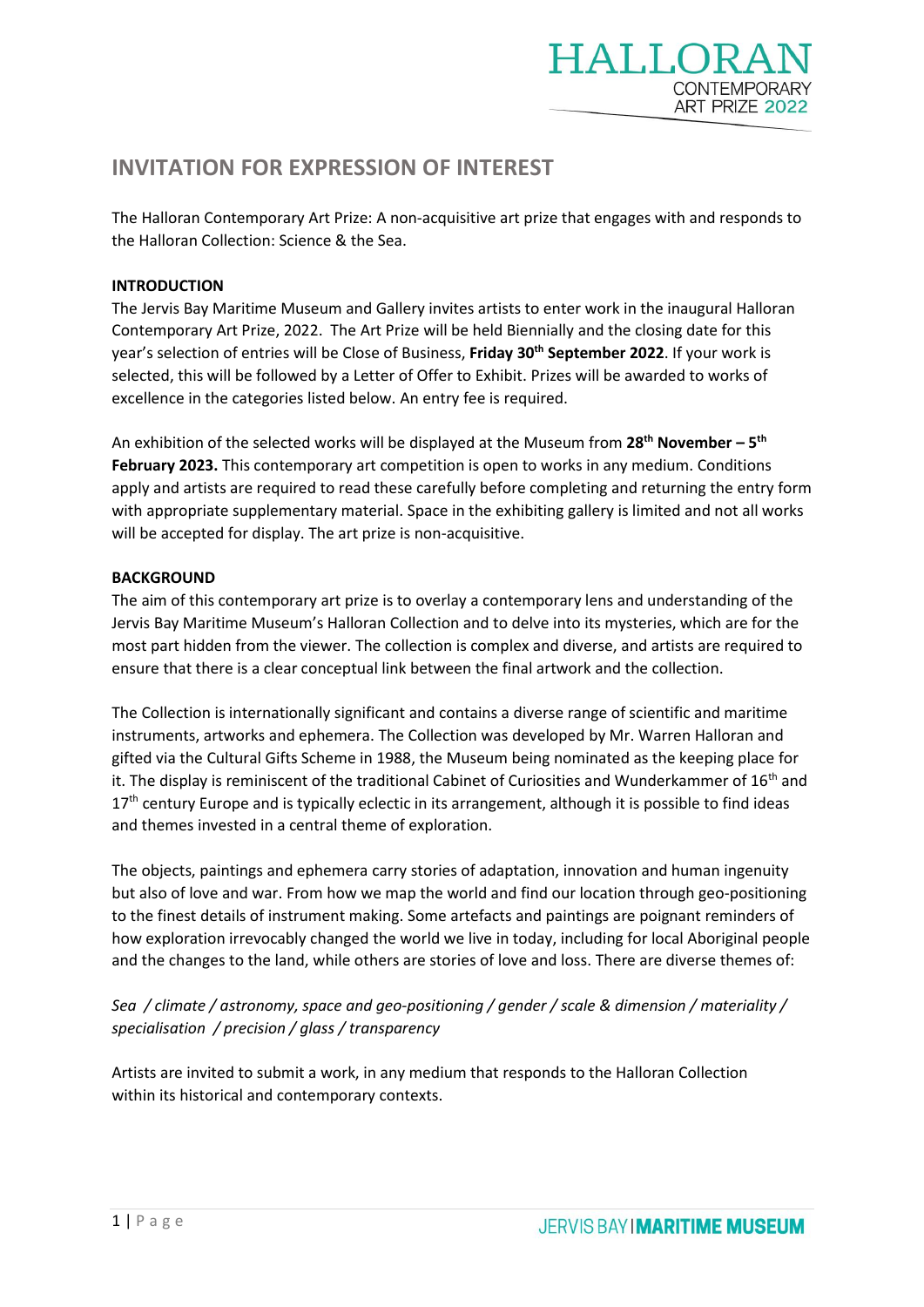

## **HALLORAN CONTEMPORARY ART PRIZE 2022 TERMS AND CONDITIONS**

JBMM&G denotes Jervis Bay Maritime Museum and Gallery HCAP denotes Halloran Contemporary Art Prize

## **1. ELIGIBILITY**

- 1.1 The Halloran Contemporary Art Prize (HCAP) is open to all permanent New South Wales residents aged 18 years and over. The work must be a new and original work by the entrant and produced in response to the Halloran Collection at the Jervis Bay Maritime Museum. Artists will be provided with a Curator guided tour of the collection. A catalogue can be provided to those unable to attend the Museum.
- 1.2 Employees at JBMM&G and Shoalhaven City Council are ineligible to apply.

#### **2. MEDIA**

2.1 Entries must be painting, drawing, sculpture, photography or new media work (2D, 3D, or digital) within the sizes specified.

#### **3. ARTWORK SPECIFICATIONS**

- 3.1 Works (including diptychs and triptychs) must not be more than 125cm wide and 160cm high including framing. Original and non-infringing work
- 3.2 The artist warrants that the work is their original work and does not infringe the copyright, moral rights or other rights of any third party.

#### 4. **PROCESS FOR SELECTION**

- 4.1 The Judges will select the finalists. All finalists will be included in the exhibition and prize judging. The Judge's decision is final, and no correspondence or dispute will be entered into by the JBMM&G or the Judges.
- 4.2 All entries for the HCAP will be assessed based on the application submitted and the accompanying images or audio/video files. Selection will be based on:
	- Degree of artistic merit and development of concepts, technique, and innovation.
	- Level of recognition of, and direct response to, the Halloran Collection.
	- Artist's statement of 150 words to accompany the work defining the conceptual link to the collection in their work.
- 4.3 The nature of the work must be contemporary in application and show coherence between work and concept.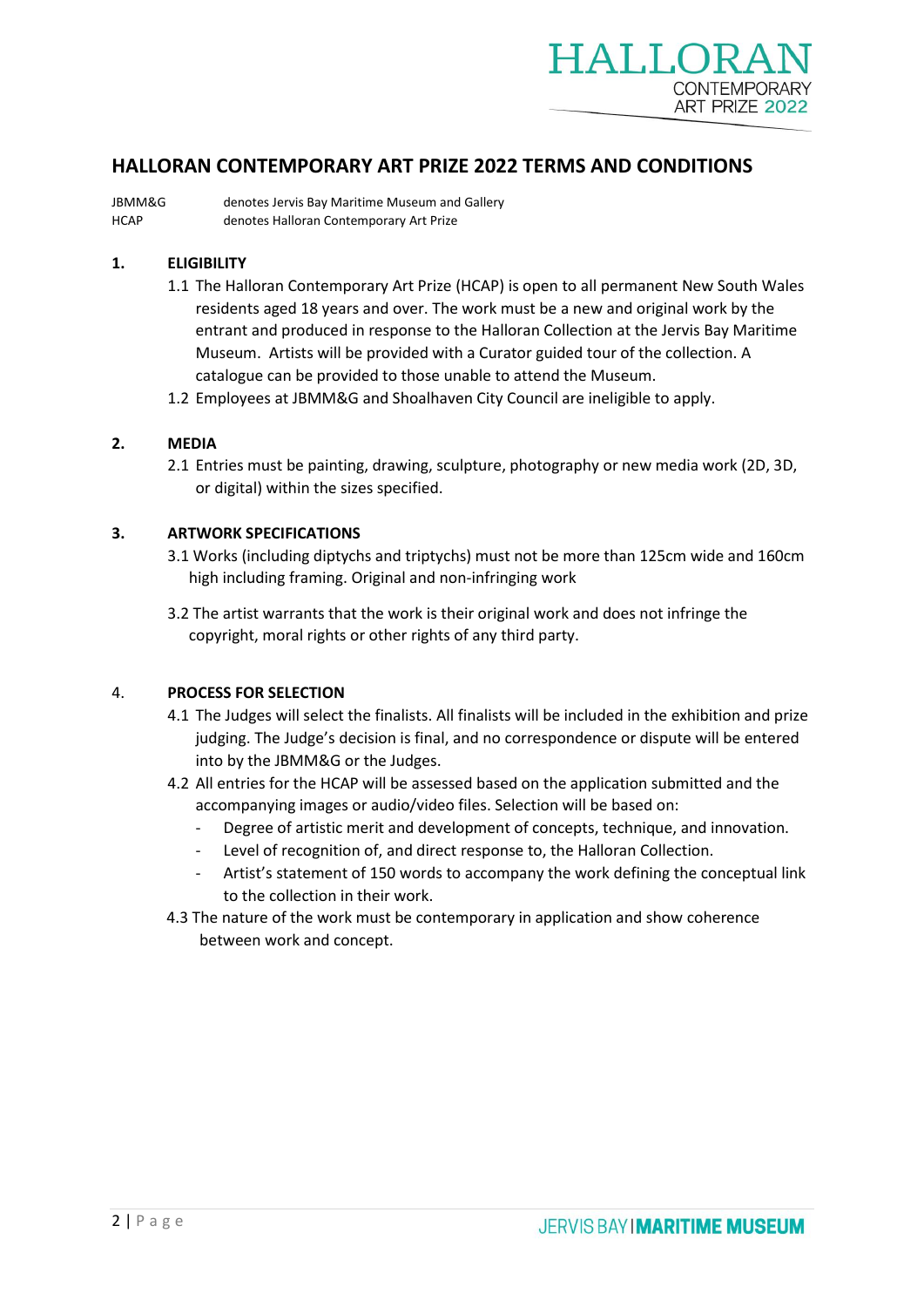## **5.0 HOW TO ENTER**

## 5.1 Entries Open in **May 2022 and close on 30 th September 2022**

- 5.2 To enter the artist must submit the completed entry form, image(s), pay an entry handling fee of \$80 (per entry) and other documentation electronically to [halloranartprize@gmail.com](mailto:halloranartprize@gmail.com) by close of business **Friday 30 th September 2022.** (No late applications will be considered)
- 5.3 Applications must include an image of the work in its entirety and altogether with corresponding information (see artist's checklist). One additional image of a detail of the work may also be submitted. Image is to be high resolution (300 dpi, 1-2MB) in .jpeg or .tif file format. The first round of judging will be on the submitted image(s).
- 5.4 The digital image is to be supplied as .jpeg or .tif file, A4 in size, 300 dpi, 1-2 MB. Images should be saved with the following details as the file name: artist surname\_artist firstname\_title\_HxWxDcm (dimensions).jpeg.

For example: jane\_smith\_Blue\_Grass\_120x80x50cm.jpeg.

Entrants are advised to submit high quality images as those supplied at time of entry will be used for judging, and for publication and promotion (should the work be selected for exhibition).

## **6.0 PRIZES**

| Major Prize:            | \$6,000 | Halloran Contemporary Art Prize |
|-------------------------|---------|---------------------------------|
| <b>Highly Commended</b> | \$500   | Art supplies                    |
| People's Choice Award:  | \$500   | Art supplies                    |

## **7.0 IN THE EVENT OF SELECTION**

- 7.1. Successful finalists will be notified by email and provided with artwork delivery and pick up instructions.
- 7.2. Not all entries will be exhibited. Entry fees will not be refunded.
- 7.3. The JBMM&G does not cover the costs related to the transportation of artworks to or from the venue, nor do they provide additional packing materials. While all care is given, JBMM&G do not take any responsibility for any damage caused to the works in transit, or when artworks are displayed in a physical exhibition.

## **8.0 LICENSING AND MORAL RIGHTS**

- 8.1 Licensing the Work. If the artist is selected as a finalist the artist grants to the JBMM&G a non-exclusive perpetual licence to reproduce (including photograph), publish and communicate the work for the following purposes: marketing, publicity, educational, publication (for sale or otherwise) in print media.
- 8.2 The artist will be attributed when the Museum exhibits, reproduces or publishes the work, unless it is reasonable in all circumstances not to do so. The artist consents to the display of the work. The JBMM&G will generally reproduce the work in full. However, details of the work may be used under licence at the Museum's discretion.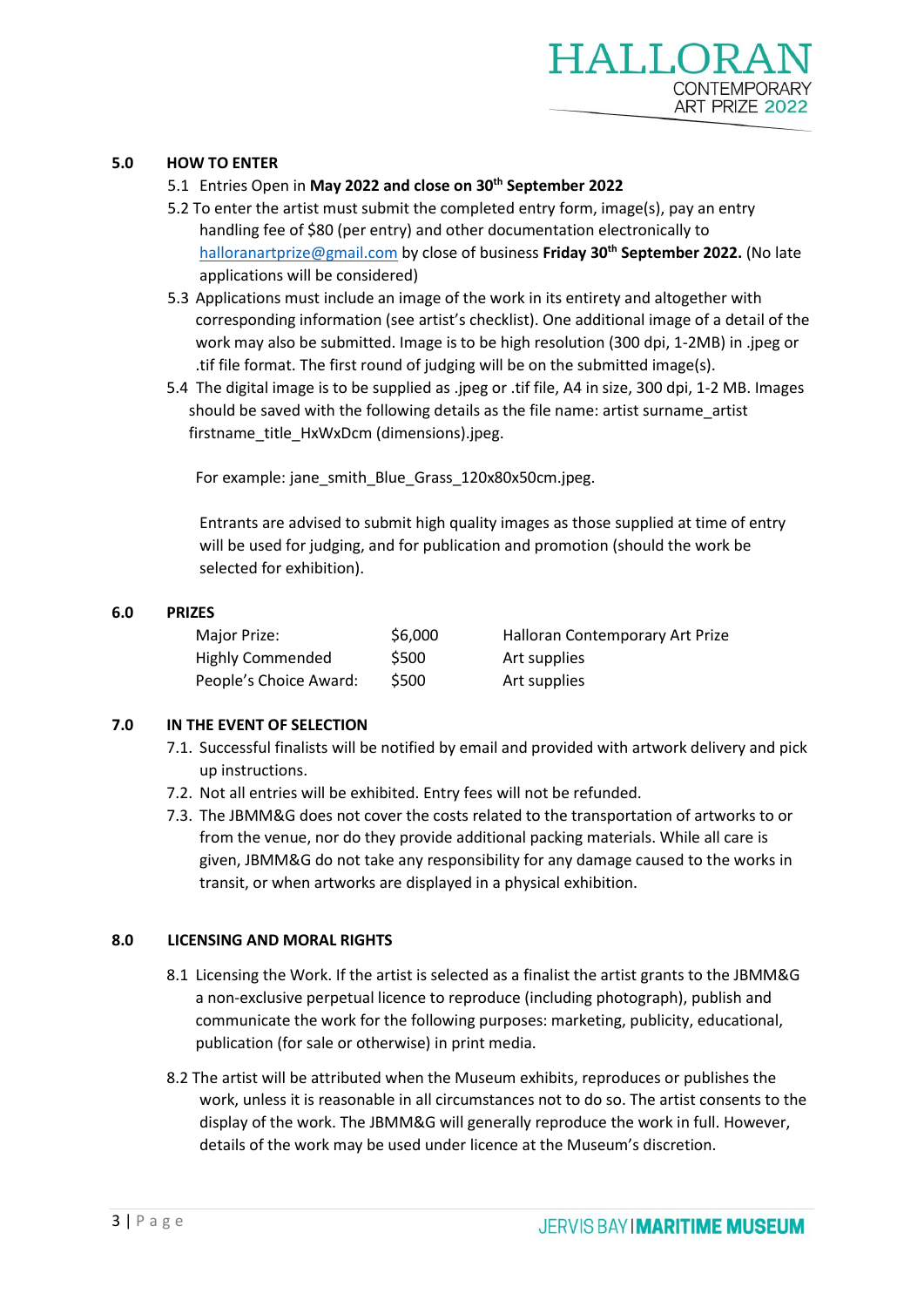## **9.0 EXHIBITION DISPLAY**

- 9.1 All art works must be exhibition ready. Wall mounted works should have D rings placed on the back ready to hang. For a gallery hang the D rings should be hidden from view; placed approximately 1/3 from the top of the frame on smaller 2D works and 10cms from the top of the frame on larger works.
- 9.2 3D works may require simple rectangular art gallery style plinths or similar the Museum can provide these.
- 9.3 All art works must be dry on arrival at the Gallery, otherwise work will be refused for entry.
- 9.4 The selected artworks must be clearly marked on the reverse (or label for 3D and media work) with the artist's name, address, contact details, the title of the work, medium, size, who is to collect (eg. courier company) and the retail price.

## **10.0 SALE OF ARTWORKS AND COMMISSION**

- 10.1 At the artists discretion, entries selected for the exhibition can be offered for sale during the exhibition.
- 10.2 A 30% commission applies to all artworks sold with proceeds returned to the JBMM&G.
- 10.3 If an entry is not for sale, please state NFS in the sales price of the on-line entry form. No sales will be made until the Award is announced.
- 10.4 Artists who have sold works will be required to invoice the JBMM&G for the sales price less commission, including GST, and will need to provide a formal invoice and banking details.

## **11.0 DISPLAY REQUIREMENTS**

- 11.1 The artist must provide any equipment required for the display of video / multi-media works that are selected for display in the exhibition.
- 11.2 All moving image entrants must email a still image with entry, then post the USB to Jervis Bay Maritime Museum and Gallery, PO Box 123, Huskisson, NSW 2540. The USB will need to be received by the closing date.

## **12.0 INSURANCE**

12.1 In the event an artist's work is selected as a finalist, the artist will be responsible for insuring their artworks against theft and damage during transit and throughout the exhibition. The JBMM&G will take all reasonable care of the artworks whilst in their possession but will not be responsible or liable for any loss or damage.

## **13.0 DISPUTE**

13.1 In the event of a dispute regarding the interpretation of these conditions of entry, the decision of the JBMM&G will be binding on all parties.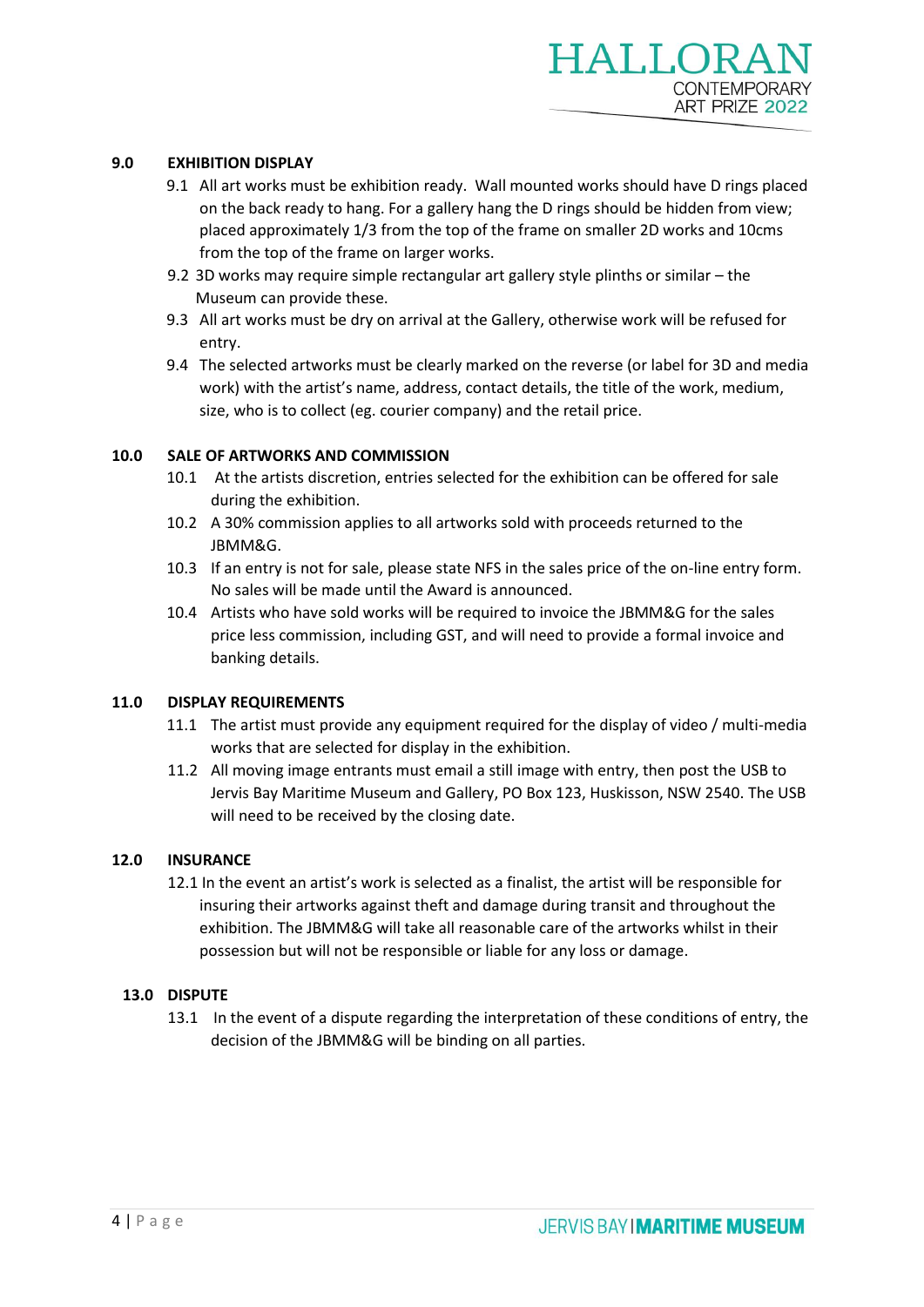

#### **14.0 DELIVERY AND COLLECTION OF ARTWORKS**

- 14.1 Artists accept full responsibility for arranging transportation for the delivery and collection of their artworks, and agree to bear all costs involved
- 14.2 Transit insurance is the full responsibility of the entrant. JBMM&G will not be responsible for, or liable for, any loss or damage to artworks during transit.
- 14.3 Finalists must deliver their artworks to the JBMM&G on the date below, between Wednesday 2<sup>nd</sup> and Friday 4<sup>th</sup> November between 10am – 4pm. A contact number will be provided when artists are notified of their inclusion in the exhibition.
- 14.4 Final digital files must be delivered with hardware, electronically or on a storage device (USB drive), by the final delivery date for all artworks.
- 14.5 Artworks delivered after Friday 4<sup>th</sup> November will not be accepted.
- 14.6 The artist is responsible for the collection of the artworks. The JBMM&G cannot store uncollected artworks.
- 14.7 The artist will be responsible for picking up or transportation of their works at the completion of the exhibition. The JBMM&G reserves the right to deaccession uncollected works one month after the completion of the exhibition.

## **KEY SCHEDULE OF DATES**

- Conditions of Entry Available May 2022
- Guided Tours of the Collection **On request**
- Entries Close
- 
- 
- Delivery of Selection
- Installation
- 
- Exhibition Close
- Unsold Artworks returned to artists Week of 6<sup>th</sup> March 2023

#### **PAYMENT**

**Entry Fees:** \$80 per entry Entry fees are not refundable

## **Payment Options are:**

- Credit Card (Mastercard or Visa)
- Direct Debit BSB: 062671 Account 10128358
- Lady Denman Heritage Complex Huskisson Inc.
- Reference: Initial, Surname, Halloran

30<sup>th</sup> September 2022 - Judging 10 – 14<sup>th</sup> October Artists advised of Selection 21<sup>st</sup> October 2022 (3 weeks) <sup>nd</sup> - 4<sup>th</sup> November 2022  $14<sup>th</sup> - 18<sup>th</sup>$  November 2022 Exhibition Launch 28<sup>th</sup> November 2022 5<sup>th</sup> February 2023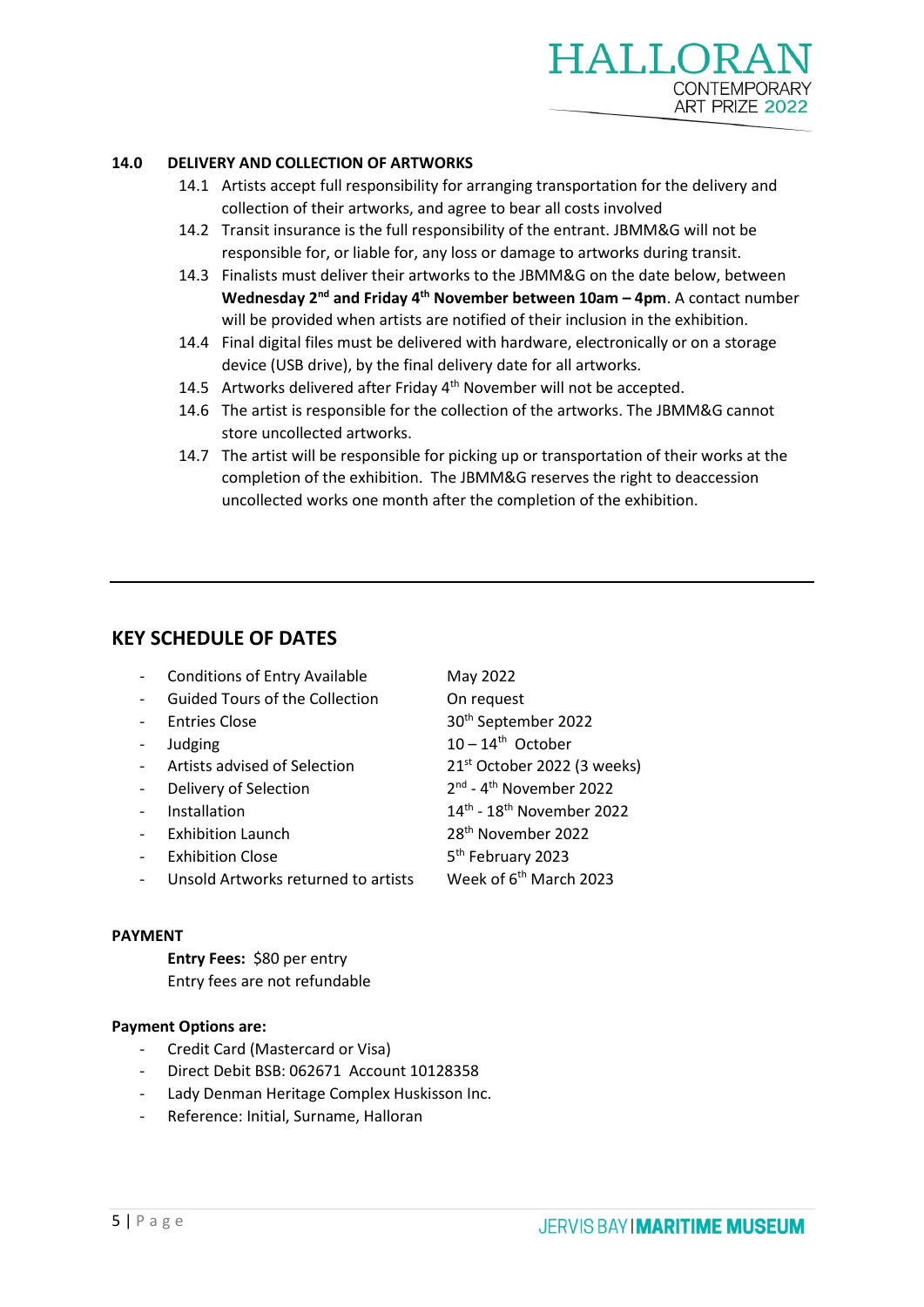#### **RECIEPT AND DELIVERY OR ARTWORKS**

- Entries must delivered to the Jervis Bay Maritime Museum and Gallery, Woollamia Road Huskisson, NSW 2540, on the specified date, at the expense of the artist. Works will not be received prior to the specified date unless prior arrangement is made directly with the Museum.
- No payment will be made by the JBMM&G for freight or any other charge incurred in the delivery and/or return of any artwork.
- If artworks are delivered by Courier the name of the Courier company must be stated on the entry form.
- A copy of the entry form must accompany the artwork.

#### **COLLECTION OF WORKS BY COURIERS**

- Artists must organise the courier and advise the JBMM&G of all details, including the name of the courier company; time and date for collection.
- Conditions of collection of artworks are consistent with *Collection of Artworks* as stated above.

## **ENQUIRIES**

Any questions or requests for a tour of the Halloran Collection can be sent to [enquiries@jbmm.asn.au](mailto:enquiries@jbmm.asn.au)